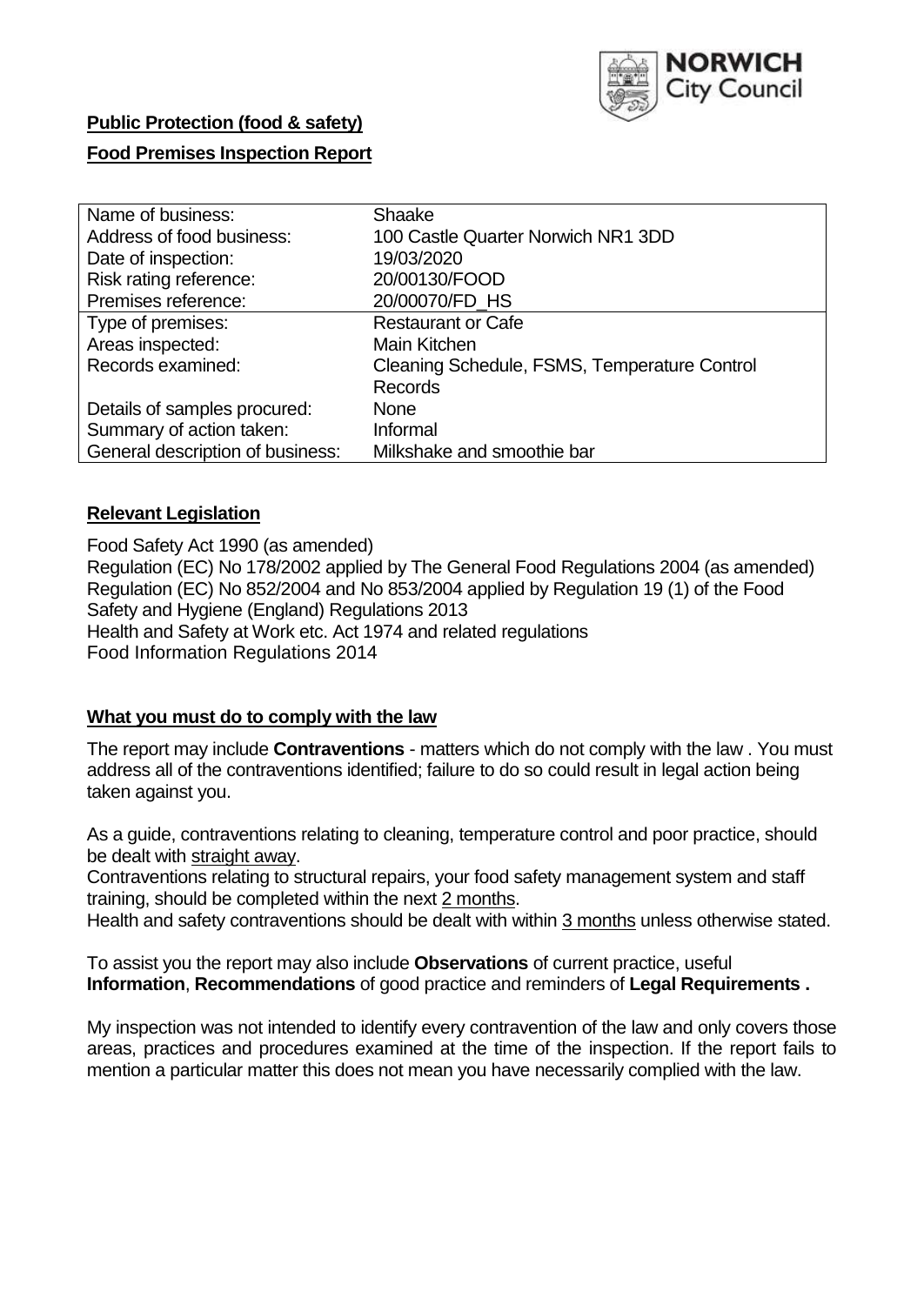# **FOOD SAFETY**

#### **How we calculate your Food Hygiene Rating:**

The food safety section has been divided into the three areas which you are scored against for the hygiene rating: 1. food hygiene and safety procedures, 2. structural requirements and 3. confidence in management/control procedures. Each section begins with a summary of what was observed and the score you have been given. Details of how these scores combine to produce your overall food hygiene rating are shown in the table.

| <b>Compliance Area</b>                     |          |    |           | <b>You Score</b> |                |    |           |    |                |  |  |
|--------------------------------------------|----------|----|-----------|------------------|----------------|----|-----------|----|----------------|--|--|
| Food Hygiene and Safety                    |          |    | 0         | 5                | 10             | 15 | 20        | 25 |                |  |  |
| <b>Structure and Cleaning</b>              |          |    | $\Omega$  | 5                | 10             | 15 | 20        | 25 |                |  |  |
| Confidence in management & control systems |          |    | 0         | 5                | 10             | 15 | 20        | 30 |                |  |  |
|                                            |          |    |           |                  |                |    |           |    |                |  |  |
| <b>Your Total score</b>                    | $0 - 15$ | 20 | $25 - 30$ |                  | $35 - 40$      |    | $45 - 50$ |    | > 50           |  |  |
| <b>Your Worst score</b>                    | 5        | 10 | 10        |                  | 15             |    | 20        |    | $\blacksquare$ |  |  |
|                                            |          |    |           |                  |                |    |           |    |                |  |  |
| <b>Your Rating is</b>                      | 5        | 4  | 3         |                  | $\overline{2}$ |    |           |    | $\Omega$       |  |  |

Your Food Hygiene Rating is 5 - a very good standard



## **1. Food Hygiene and Safety**

Food Hygiene standards are excellent. You demonstrated full compliance with legal requirements. You have safe food handling practices and procedures and all the necessary control measures to prevent cross-contamination are in place. **(Score 0)**

#### Hand-washing

**Recommendation** I recommend that you put up a towel dispenser near the wash hand basin

### Personal Hygiene

**Observation** I was pleased to see that standards of personal hygiene were high.

### Temperature Control

**Observation** I was pleased to see you were able to limit bacterial growth and/or survival by applying appropriate temperature controls at points critical to food safety and that you were monitoring temperatures.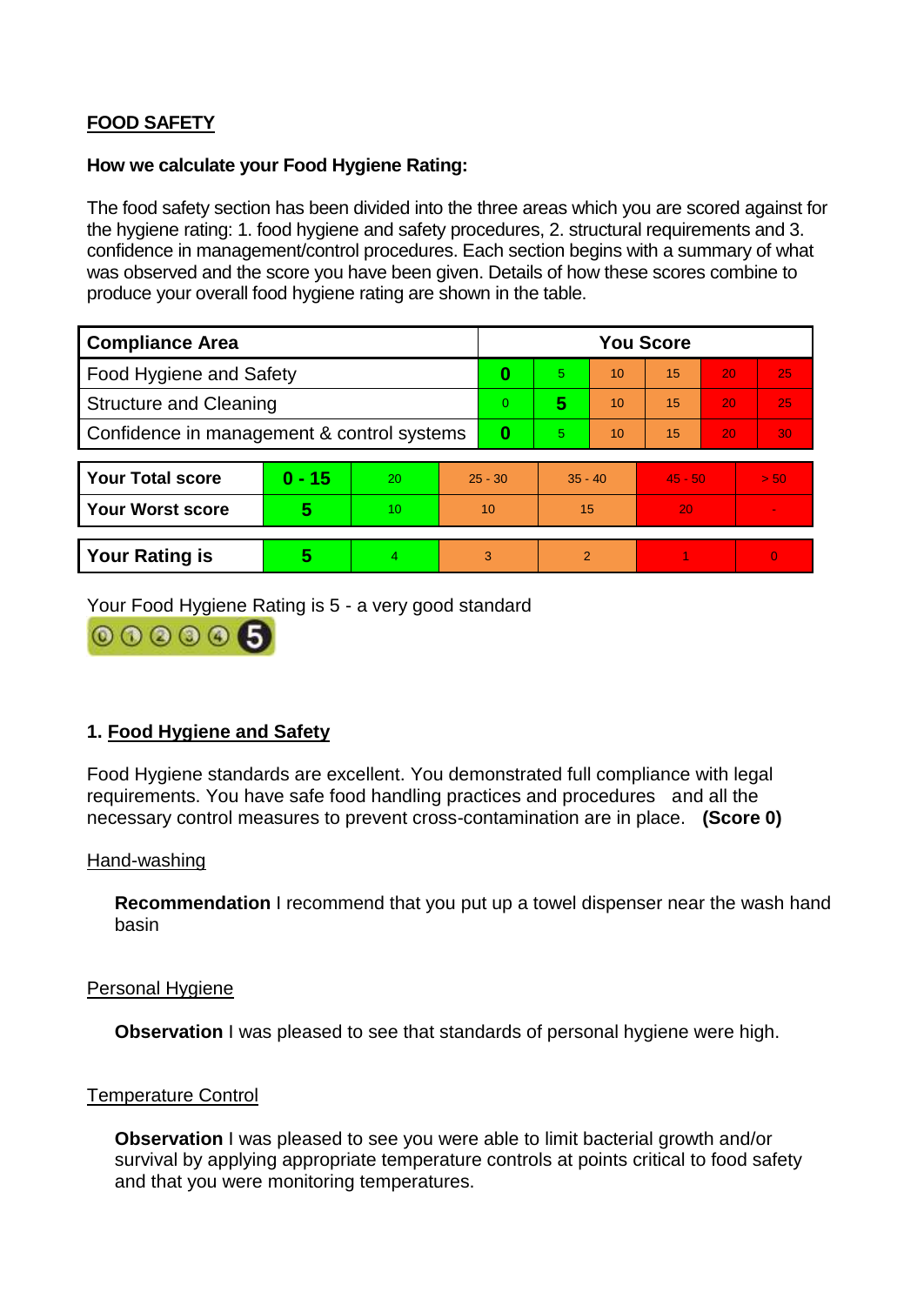## **2. Structure and Cleaning**

The structure facilities and standard of cleaning and maintenance are all of a good standard and only minor repairs and/or improvements are required. Pest control and waste disposal provisions are adequate. The minor contraventions require your attention. **(Score 5)**

## Cleaning of Structure

**Contravention** The following items were dirty and require more frequent and thorough cleaning:

dust was seen to top of conduit near the towel dispenser

### Cleaning of Equipment and Food Contact Surfaces

**Contravention** The following items are dirty and must be cleaned:

- shelving to milk fridge
- door runners to ice cream fridge

### Cleaning Chemicals / Materials / Equipment and Methods

**Observation** I was pleased to see that the premises was kept clean and that your cleaning materials, methods and equipment were able to minimise the spread of harmful bacteria between surfaces.

### **Maintenance**

**Observation** You are maintaining the premises in good condition.

### Facilities and Structural provision

**Observation** I was pleased to see the premises had been well maintained and that adequate facilities had been provided.

### Pest Control

**Observation** I was pleased to see that the premises was proofed against the entry of pests and that pest control procedures were in place.

### **3. Confidence in Management**